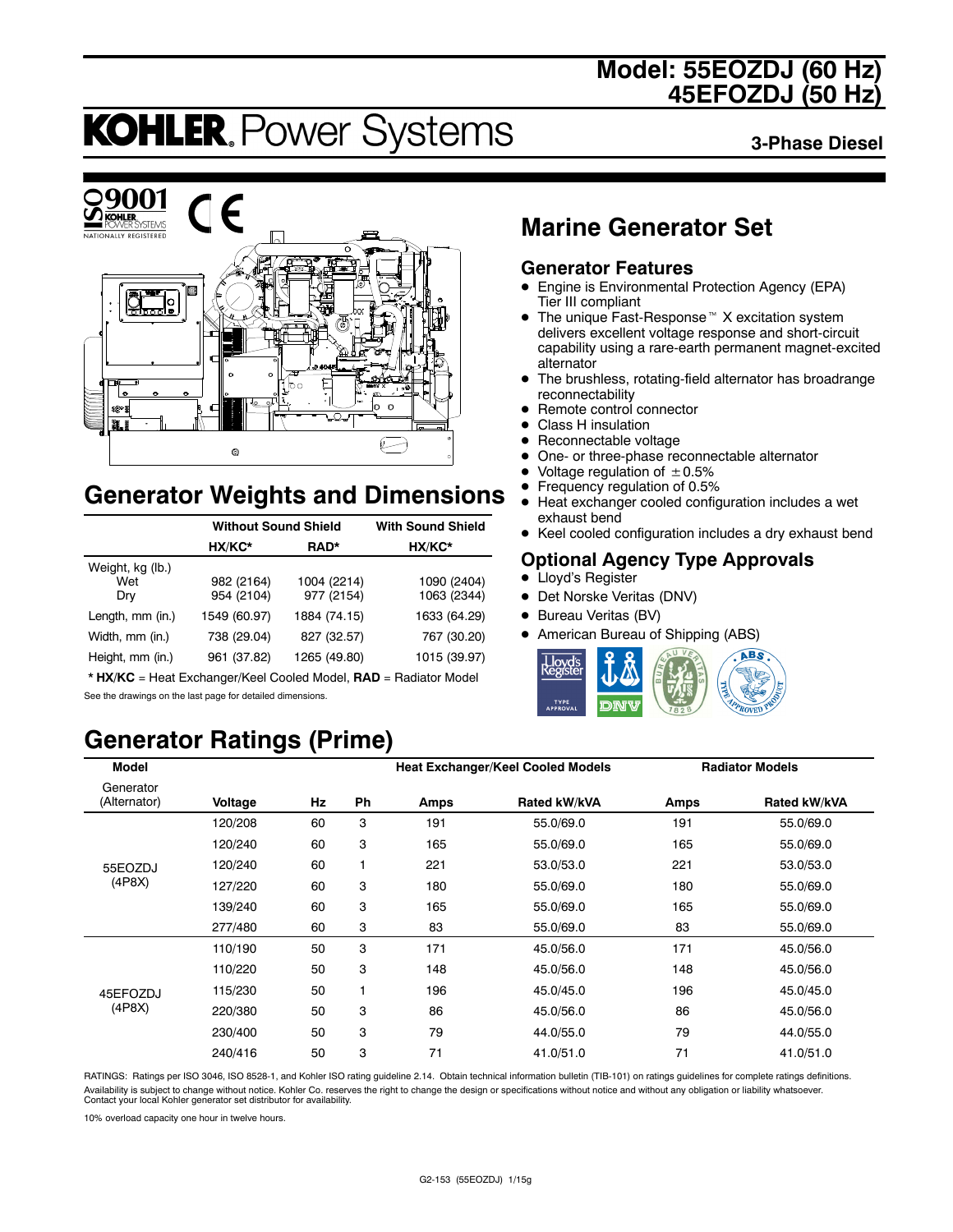# **Application Data**

#### **Lubrication**

| <b>Engine Specifications</b>   | 60 Hz                  | 50 Hz                   | <b>Lubricating System</b>                                            |  |
|--------------------------------|------------------------|-------------------------|----------------------------------------------------------------------|--|
| Type                           | Inline, 4-cycle        |                         | Oil pan capacity with filter, L (U.S. qt.)                           |  |
| Number of cylinders            | 4                      |                         | Type                                                                 |  |
| Firing order                   | $1 - 3 - 4 - 2$        |                         |                                                                      |  |
| Aspiration                     |                        | Turbocharged            | <b>Operation Requirements</b>                                        |  |
| Displacement, L (cu. in.)      |                        | 4.5 (275)               | <b>Air Requirements</b>                                              |  |
| Bore and stroke, mm (in.)      |                        | 106 x 127 (4.17 x 5.00) |                                                                      |  |
| Compression ratio              | 16:1                   |                         | Engine combustion air requirements,<br>$m^3/m$ in. (cfm)             |  |
| Combustion system              | Direct injection       |                         | Max. air intake restriction, kPa (in. $H_2O$ )                       |  |
| Rated rpm                      | 1800                   | 1500                    | Cooling air required for generator set at                            |  |
| Maximum power at rated rpm, HP | 82<br>99               |                         | 50 $\degree$ C (122 $\degree$ F) ambient, m <sup>3</sup> /min. (cfm) |  |
| Cylinder block material        | Cast iron              |                         | HX/KC*<br>RAD*                                                       |  |
| Cylinder head material         | Cast iron              |                         | Exhaust flow, $m^3/m$ in. (cfm)                                      |  |
| Piston rings                   | 2 compression/1 oil    |                         | Exhaust temp., $^{\circ}$ C ( $^{\circ}$ F)                          |  |
| Crankshaft material            | Forged steel           |                         | Max. allowed exhaust backpressure,                                   |  |
| Connecting rod material        | Forged steel           |                         | kPa (in. $H2O$ )                                                     |  |
| Governor type                  | Electronic isochronous |                         | <b>Fuel Consumption</b>                                              |  |
|                                |                        |                         |                                                                      |  |

#### **Engine Electrical**

| <b>Engine Electrical System</b>         | 60 Hz                                            | 50 Hz |
|-----------------------------------------|--------------------------------------------------|-------|
| Battery, voltage                        | 12- or 24-volt spec<br>isolated ground, standard |       |
| Battery, charging (12 volt)             | 75 amp                                           |       |
| Battery, charging (24 volt)             | 50 amp                                           |       |
| Battery, recommendation (min., 12 volt) | 625 CCA                                          |       |
| Starter motor                           | Gear-reduction type                              |       |

#### **Cooling**

**Engine**

| <b>Cooling System</b>                                      |                       | 60 Hz                  | 50 Hz       |  |
|------------------------------------------------------------|-----------------------|------------------------|-------------|--|
| Capacity, L (U.S. qt.) (approx.),                          | HX/KC*<br><b>RAD*</b> | 14 (15)<br>24.6 (26)   |             |  |
| Cooling type,                                              | HX*<br><b>RAD*</b>    | Heat exchanger         | Radiator    |  |
| Seawater pump type,                                        | HX/KC*                | John Deere gear driven |             |  |
| Seawater pump suction lift,<br>maximum, m (ft.),<br>HX/KC* |                       | 3.0(10.0)              |             |  |
| Heat rejected to jacket water at rated kW,                 |                       |                        |             |  |
| kW (Btu/min.)                                              |                       | 75.4 (4292)            | 64.2 (3654) |  |
| Engine water pump flow, Lpm (gpm)                          | 106 (28)              | 83 (22)                |             |  |
| Seawater pump flow, Lpm (qpm), HX/KC*                      | 90 (24)               | 76 (20)                |             |  |

#### **Fuel**

| 60 Hz                                      | 50 Hz                                                                                        |
|--------------------------------------------|----------------------------------------------------------------------------------------------|
|                                            |                                                                                              |
|                                            |                                                                                              |
| <b>High Pressure</b><br>Common Rail (HPCR) |                                                                                              |
|                                            |                                                                                              |
|                                            |                                                                                              |
|                                            | Diesel fuel specified to<br>EN 590 or ASTM D975<br><b>Flectric</b><br>Mechanical<br>2.4(7.9) |

\* **HX** = Heat Exchanger, **KC** = Keel Cooled, **RAD** = Radiator Model

| <b>Lubricating System</b>                  | 60 Hz    | 50 Hz |
|--------------------------------------------|----------|-------|
| Oil pan capacity with filter, L (U.S. qt.) | 14 (15)  |       |
| Type                                       | Pressure |       |

| Air Requirements                                                                                                                                                       | 60 Hz                       | 50 Hz                       |
|------------------------------------------------------------------------------------------------------------------------------------------------------------------------|-----------------------------|-----------------------------|
| Engine combustion air requirements,<br>$m^3/m$ in. (cfm)                                                                                                               | 6.1(215)                    | 4.2 (148)                   |
| Max. air intake restriction, kPa (in. $H_2O$ )                                                                                                                         | 6.25(25)                    | 6.25(25)                    |
| Cooling air required for generator set at<br>50 $\degree$ C (122 $\degree$ F) ambient, m <sup>3</sup> /min. (cfm)<br>HX/KC*<br>RAD*<br>Exhaust flow, $m^3/m$ in. (cfm) | 18.12 (640)<br>135.9 (4800) | 15.72 (555)<br>113.3 (4000) |
|                                                                                                                                                                        | 14.74 (521)                 | 10.51 (371)                 |
| Exhaust temp., $^{\circ}$ C ( $^{\circ}$ F)                                                                                                                            | 452 (846)                   | 482 (900)                   |
| Max. allowed exhaust backpressure,<br>kPa (in. H <sub>2</sub> O)                                                                                                       | 7.5(30)                     | 7.5(30)                     |
| <b>Fuel Consumption</b>                                                                                                                                                | 60 Hz                       | 50 Hz                       |
| Diesel, Lph (gph) at % load                                                                                                                                            |                             |                             |
| 100%                                                                                                                                                                   | 17.64 (4.66)                | 14.04 (3.71)                |
| 75%                                                                                                                                                                    | 13.66 (3.61)                | 10.67 (2.82)                |

#### **Engine Features**

• One-side serviceability of fuel system, lubrication system, and air cleaner

50% 9.65 (2.55) 7.34 (1.94) 25% 5.67 (1.50) 3.97 (1.05)

- Low oil pressure cutout
- High water temperature cutout
- Loss of coolant cutout
- Overcrank cutout
- Belt guard
- Optional digital gauge
- Disposable oil filter
- Extended oil drain
- PTO options: 12- or 24-volt electric clutch

#### **Controller Features**

- A graphical display and pushbutton/rotary selector dial provide easy, local data access.
- $\bullet$  Measurements are selectable in metric or English units.
- $\bullet$  The controller supports Modbus<sup>®</sup> protocol with serial bus (RS-485) or Ethernet networks.
- Scrolling display shows critical data at a glance.
- Graphical display of power metering (kW, kVA, V, I, PF, and VAR).
- $\bullet$  Integrated hybrid voltage regulator providing  $\pm 0.5\%$  regulation.
- $\bullet$  Built-in alternator thermal overload protection.

Modbus<sup>®</sup> is a registered trademark of Schneider Electric.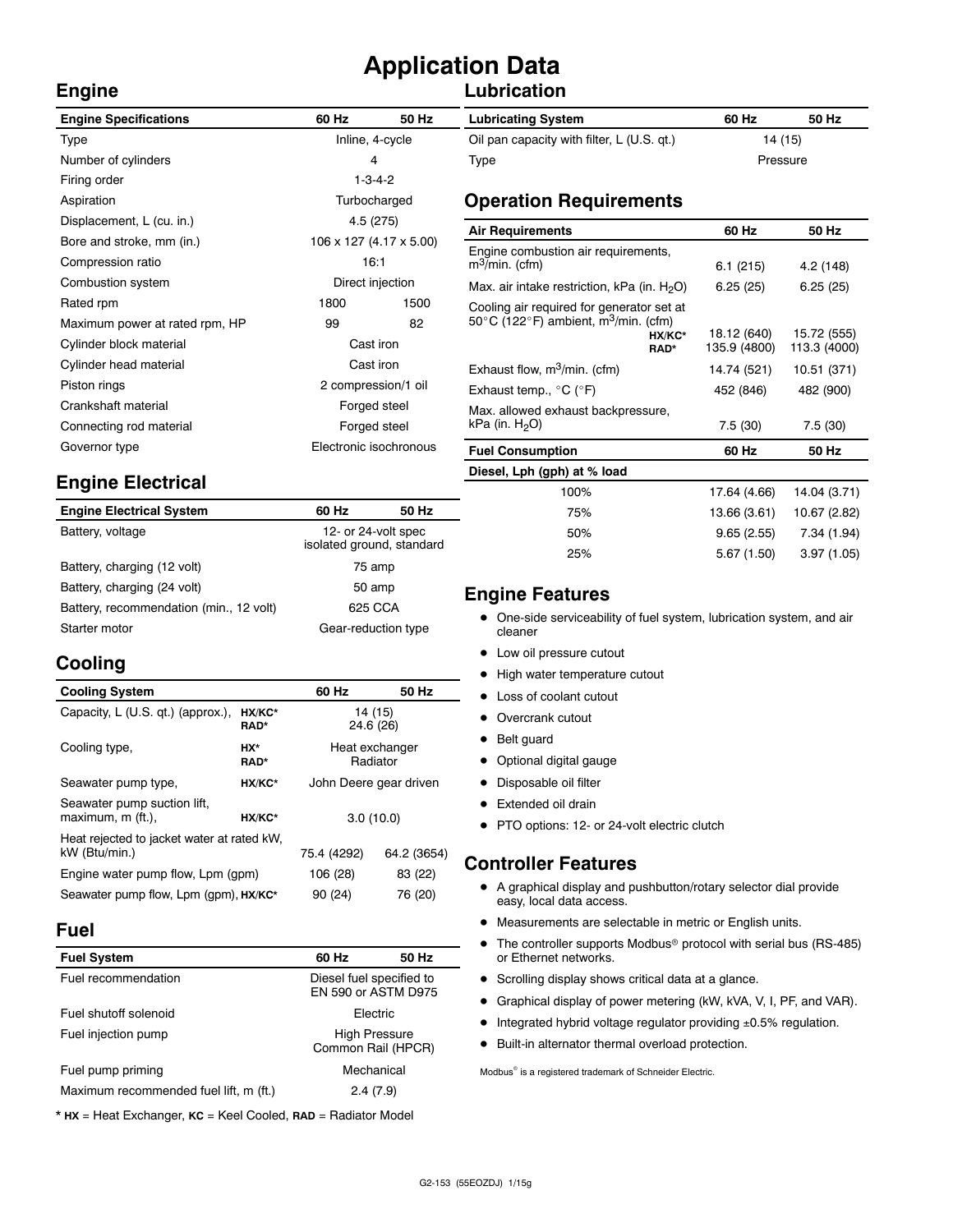### **Decision-Maker<sup>®</sup> 3500 Paralleling Controller**



Provides advanced control, system monitoring, and system diagnostics for optimum performance and compatibility. The Decision-Maker<sup>®</sup> 3500 controller uses a patented hybrid voltage regulator and unique software logic to manage alternator thermal overload protection features normally requiring additional hardware. Additional features include:

- AC Output Voltage Regulator Adjustment. The voltage adjustment provides a maximum adjustment of  $\pm$  10% of the system voltage.
- Alarm Silence. The controller can be set up to silence the alarm horn only when in the AUTO mode for NFPA-110 application or Always for user convenience.
- Alternator Protection. The controller provides generator set overload and short circuit protection matched to each alternator for the particular voltage/phase configuration.
- Automatic Restart. The controller automatic restart feature initiates the start routine and recrank after a failed start attempt.
- **Cyclic Cranking.** The controller has programmable cyclic cranking.
- **ECM Diagnostics.** The controller displays engine ECM fault code descriptions to help in engine troubleshooting.
- Engine Start Aid. The configurable starting aid feature provides customized control for an optional engine starting aid.
- **Event Logging.** The controller keeps a record (up to 1000 entries) for warning and shutdown faults. This fault information becomes a stored record of system events and can be reset.
- $\bullet$  Historical Data Logging. Total number of successful starts of the generator is recorded and displayed.
- Integrated Hybrid Voltage Regulator. The voltage regulator provides  $\pm$  0.5% no-load to full-load RMS voltage regulation with three-phase sensing.
- Lamp Test. Press the alarm silence/lamp test button to verify functionality of the indicator lights.
- LCD Display. Adjustable contrast for improving visibility.
- Measurement Units. The controller provides selection of English or metric displays.
- **Power Metering.** Controller graphical display provides voltage, current, power factor, kW, kVA, and kVAR.
- Programming Access (USB). Provides software upgrades and diagnostics with PC software tools.
- **Remote Reset.** The remote reset function supports acknowledging and resetting faults and allows restarting of the generator set without going to the master control switch off/reset position.
- Run Time Hourmeter. The generator set run time is displayed.
- **Time Delay Engine Cooldown (TDEC).** The TDEC provides a time delay before the generator set shuts down.
- Time Delay Engine Start (TDES). The TDES provides a time delay before the generator set starts.
- $\bullet$  Voltage Selection Menu. This menu provides the capability to switch the generator output voltage. NOTE: Generator set output leads may require reconnection.
- **Paralleling Functions:** 
	- $\bullet$  Bus sensing
	- First on logic
	- $\bullet$  Synchronizing
	- $\bullet$  Communication based isochronous load sharing
	- Droop load sharing
	- External controlled load sharing via analog bias signals

### **Alternator Specifications**

#### **Alternator Specifications**

| <b>Specifications</b>                                                                               | <b>Alternator</b>                                                          |  |
|-----------------------------------------------------------------------------------------------------|----------------------------------------------------------------------------|--|
| Manufacturer                                                                                        | Kohler                                                                     |  |
| <b>Type</b>                                                                                         | 4-pole, rotating-field                                                     |  |
| Exciter type                                                                                        | Brushless, rare-earth<br>permanent-magnet                                  |  |
| Number of leads                                                                                     | 12, reconnectable                                                          |  |
| Voltage regulator                                                                                   | Solid state, volts/Hz                                                      |  |
| Insulation: NFMA MG1                                                                                |                                                                            |  |
| Material                                                                                            | Class H                                                                    |  |
| Temperature rise                                                                                    | $115^{\circ}$ C                                                            |  |
| Bearing: number, type                                                                               | 1, sealed                                                                  |  |
| Coupling                                                                                            | Flexible disc                                                              |  |
| Amortisseur windings                                                                                | Full                                                                       |  |
| Voltage regulation, no load to full load                                                            | ± 0.5%                                                                     |  |
| One-step load acceptance per NFPA 110<br>Peak motor starting kVA:<br>480 V, 400 V<br>4P8X (12 lead) | 100% of rating<br>(35% dip for voltages below)<br>261 (60 Hz), 218 (50 Hz) |  |

#### **Alternator Features**

- NEMA MG1, IEEE, and ANSI standards compliance for temperature rise and motor starting.
- Capable of sustained line-to-neutral short circuit current of up to 300% of the rated current for up to 2 seconds. (IEC 60092-301 short-circuit performance.)
- Sustained short-circuit current enabling downstream circuit breakers to trip without collapsing the alternator field.
- Self-ventilated and dripproof construction.
- Vacuum-impregnated windings with epoxy varnish for dependability and long life.
- Superior voltage waveform from a two-thirds pitch stator and skewed rotor.

#### **Optional Accessories**

- $\bullet$  Modular sound shield manufactured with 5052-H32 aluminum in powder-coated Matterhorn white
- Circuit breakers
- $\bullet$  Remote digital display
- Remote monitoring, start/stop panel with wiring harness for connection to the generator controller
- Duplex fuel filter
- $\bullet$  Siphon break
- Remote connection/extension harness
- Oil level indicator (high/low)
- Low coolant level indicator
- Electric front clutch power takeoff (PTO) 12- or 24- volt